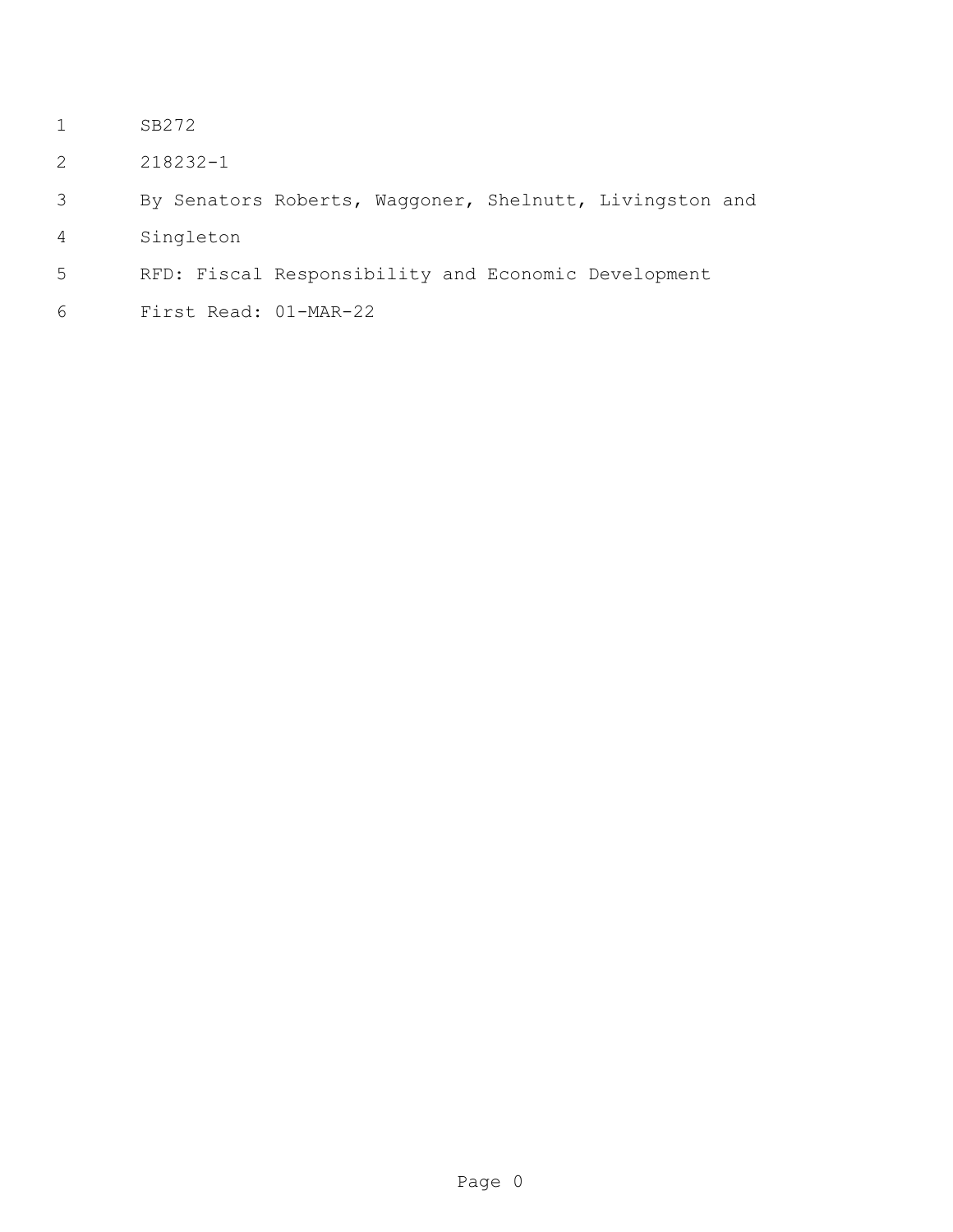| $\mathbf 1$  |           | 218232-1:n:03/01/2022:GP/ma LSA2022-836             |
|--------------|-----------|-----------------------------------------------------|
| $\mathbf{2}$ |           |                                                     |
| 3            |           |                                                     |
| 4            |           |                                                     |
| 5            |           |                                                     |
| 6            |           |                                                     |
| 7            |           |                                                     |
| 8            | SYNOPSIS: | This bill would allow licensed physicians,          |
| 9            |           | including osteopathic physicians, to practice       |
| 10           |           | telemedicine in the state.                          |
| 11           |           | This bill would proscribe the duties and            |
| 12           |           | responsibilities of a physician practicing          |
| 13           |           | telemedicine.                                       |
| 14           |           | This bill would provide that licensed               |
| 15           |           | physicians practicing telemedicine may prescribe    |
| 16           |           | certain medications without meeting a patient in    |
| 17           |           | person.                                             |
| 18           |           | This bill would authorize the Board of              |
| 19           |           | Medical Examiners and the Medical Licensure         |
| 20           |           | Commission to adopt rules related to telehealth and |
| 21           |           | telemedicine.                                       |
| 22           |           | This bill would repeal existing law relating        |
| 23           |           | to the practice of medicine and osteopathy across   |
| 24           |           | state lines.                                        |
| 25           |           |                                                     |
| 26           |           | A BILL                                              |
| 27           |           | TO BE ENTITLED                                      |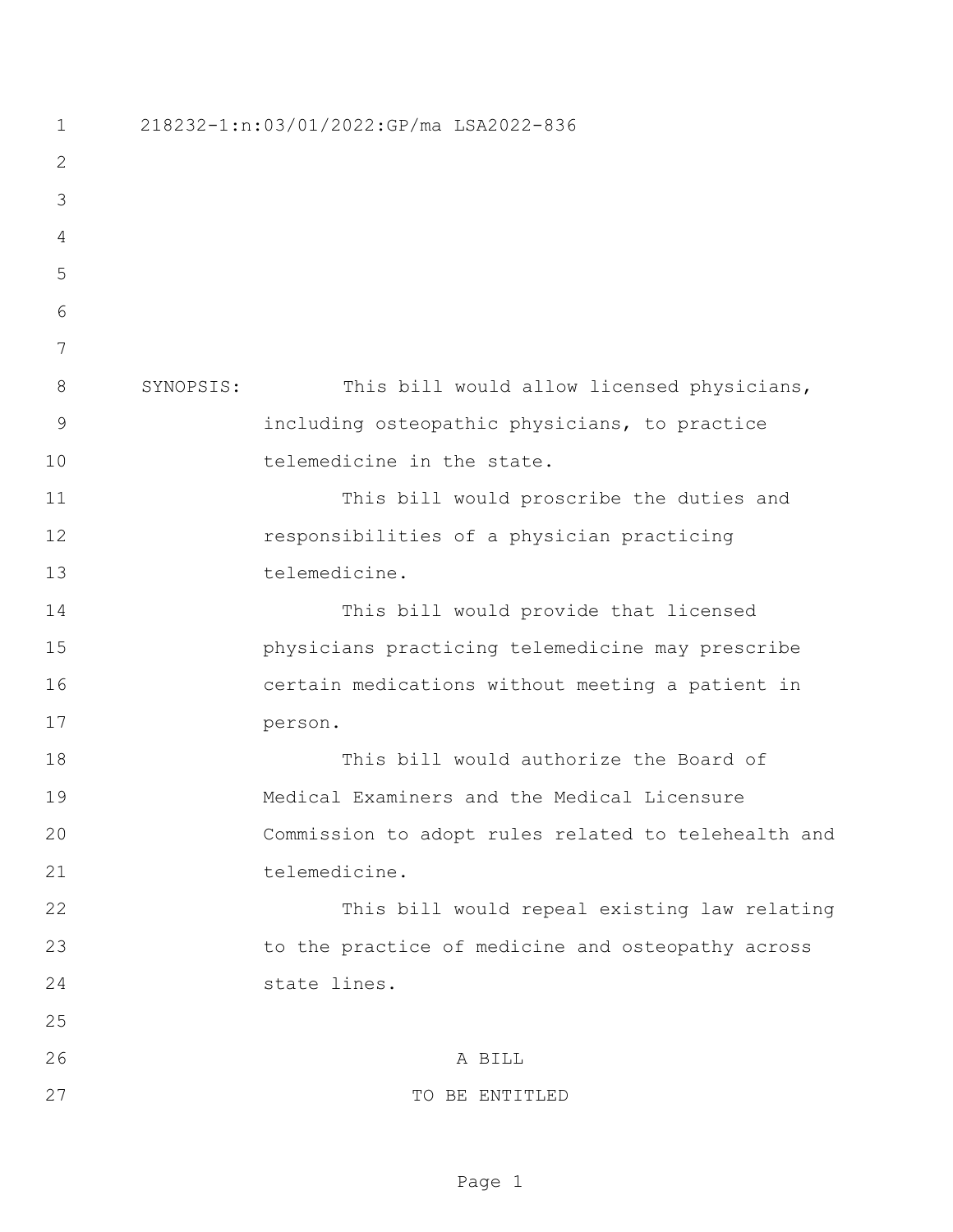| $\mathbf 1$ | AN ACT                                                        |
|-------------|---------------------------------------------------------------|
| 2           |                                                               |
| 3           | Relating to the practice of medicine; to repeal               |
| 4           | Sections 34-24-500 through 34-24-508, Code of Alabama 1975,   |
| 5           | relating to the licensing of the practice of medicine and     |
| 6           | osteopathy across state lines; to add a new Article 12 to     |
| 7           | Chapter 24 of Title 34, Code of Alabama 1975; to provide for  |
| 8           | the practice of telemedicine in the state.                    |
| 9           | BE IT ENACTED BY THE LEGISLATURE OF ALABAMA:                  |
| 10          | Section 1. Article 12 is added to Chapter 24 of               |
| 11          | Title 34, Code of Alabama 1975, to read as follows:           |
| 12          | Article 12.                                                   |
| 13          | $$34-24-700.$                                                 |
| 14          | It is the intent of the Legislature to expand access          |
| 15          | to safe, effective health care services for the residents of  |
| 16          | this state through the use of various electronic devices and  |
| 17          | technologies. The Legislature finds and declares the          |
| 18          | following:                                                    |
| 19          | (1) Telehealth has proven to be a viable tool to              |
| 20          | supplement traditional, in-person services and provides       |
| 21          | additional ways for individuals to access medical care.       |
| 22          | (2) Allowing physicians to utilize telehealth                 |
| 23          | medical services and other electronic devices to provide care |
| 24          | will positively impact residents of this state.               |
| 25          | (3) Telehealth should be promoted as sound public             |
| 26          | policy and should be available to every Alabama resident,     |
|             |                                                               |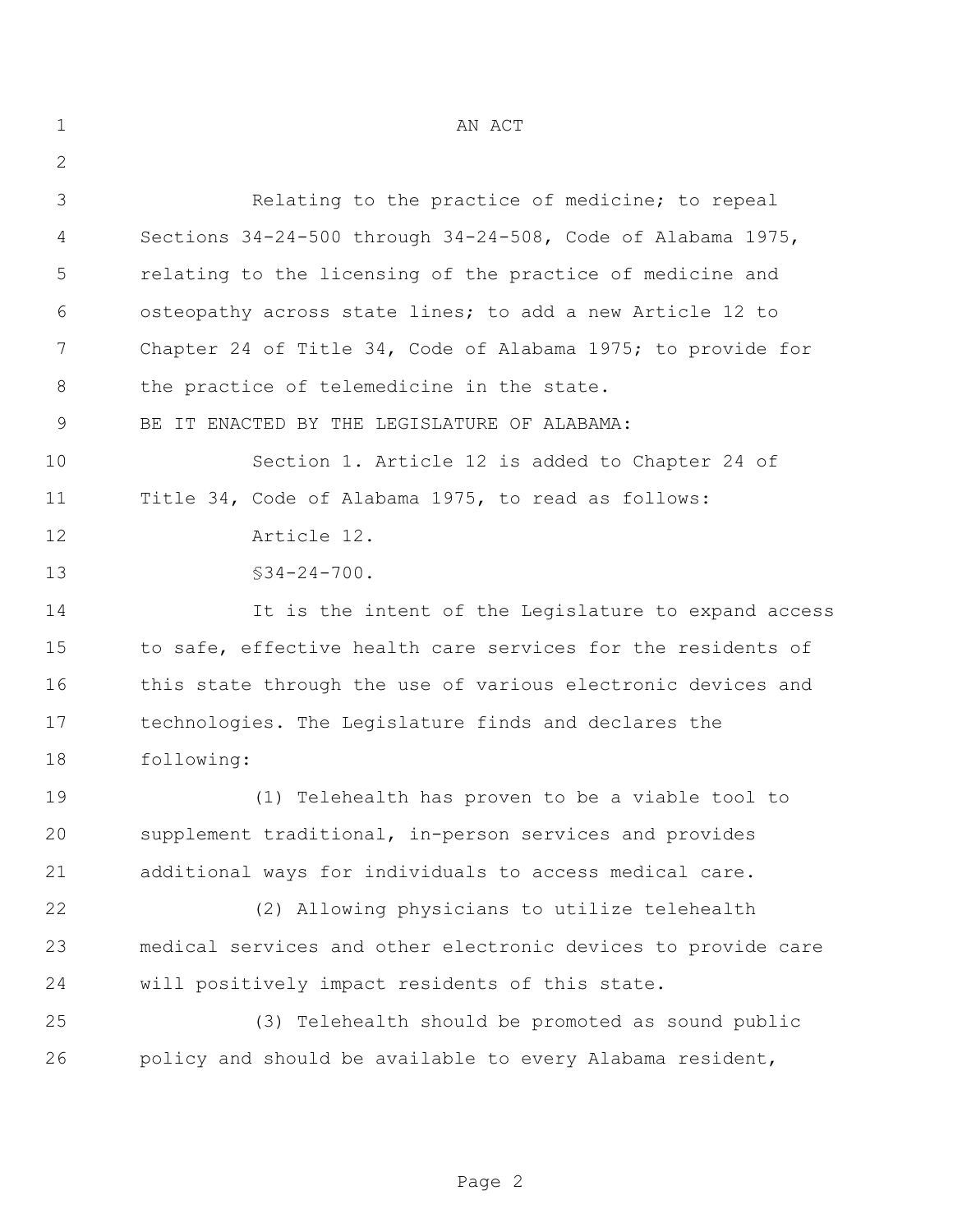irrespective of their race, identity, age, income, socioeconomic class, or geographic location.

§34-24-701.

 For the purposes of this article, the following terms shall have the following meanings:

 (1) ASYNCHRONOUS. The electronic exchange of health care documents, images, and information that does not occur in real-time, including, but not limited to, the collection and transmission of medical records, clinical data, or laboratory results.

 (2) BOARD OF MEDICAL EXAMINERS. The Alabama Board of Medical Examiners established pursuant to Section 34-24-53.

 (3) CONTROLLED SUBSTANCE. The same meaning as defined in Section 20-2-2. This term includes an immediate precursor, as defined in Section 20-2-2.

 (4) DIGITAL HEALTH. The delivery of health care services, patient education communications, or public health information via software applications, consumer devices, or other digital media.

 (5) DISTANT SITE. The physical location of a physician at the time in which telehealth medical services are provided.

 (6) HEALTH INSURANCE PORTABILITY AND ACCOUNTABILITY ACT (HIPAA). The Health Insurance Portability and Accountability Act of 1996, Public Law 104-191, §264, 110 Stat. 1936.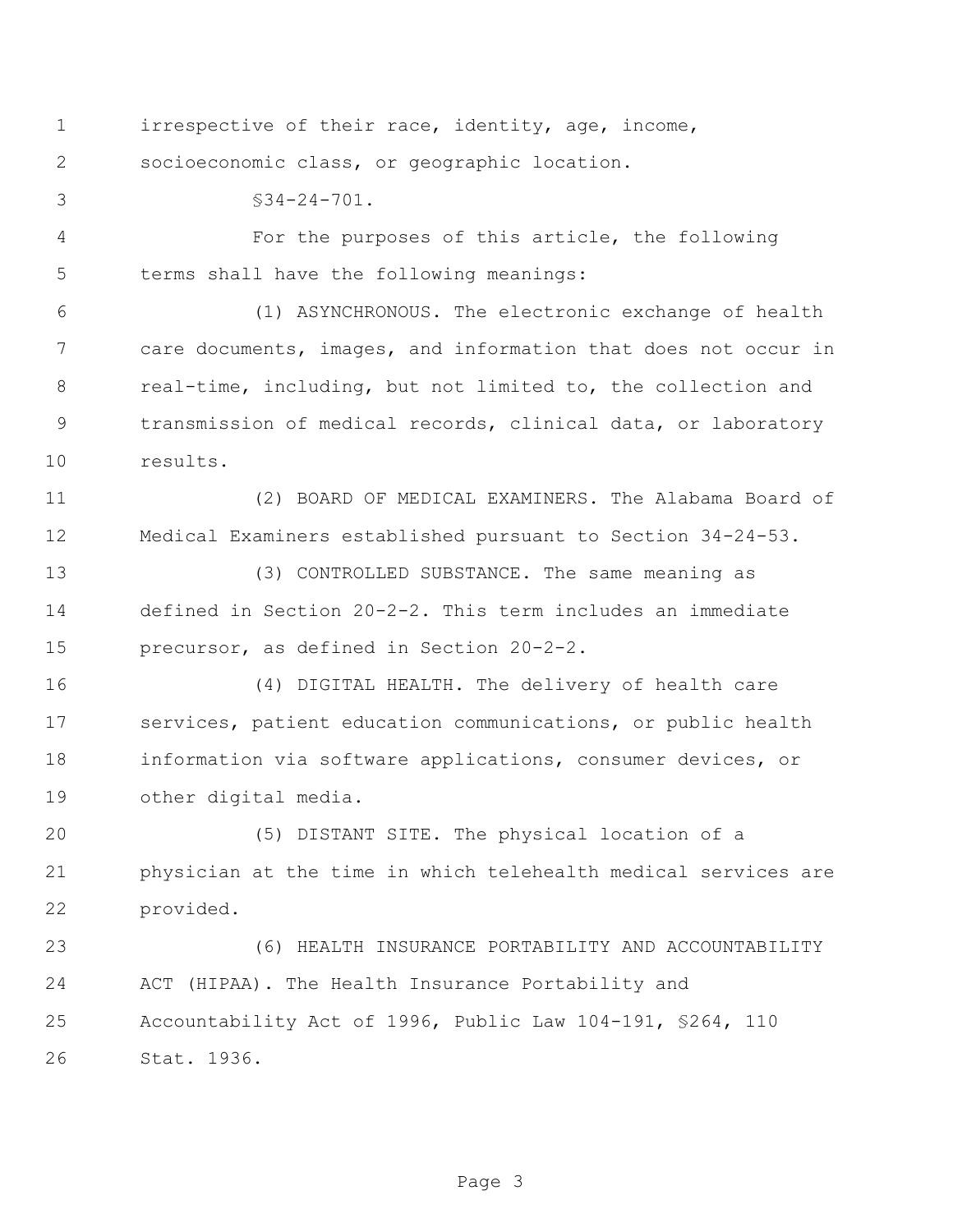(7) LEGEND DRUG. Any drug, medicine, chemical, or poison bearing on the label the words, "Caution, federal law prohibits dispensing without prescription" or other similar wording indicating that the drug, medicine, chemical, or poison may be sold or dispensed only upon the prescription of a licensed medical practitioner.

 (8) MEDICAL LICENSURE COMMISSION. The Alabama Medical Licensure Commission established pursuant to Section  $9 \t34-24-310$ .

 (9) MEDICAL SUPPLIES. Non-drug medical items, including durable medical equipment, which may be sold or dispensed only upon the prescription of a licensed medical practitioner.

 (10) ORIGINATING SITE. The physical location of a patient at the time in which telehealth medical services are provided.

 (11) PHYSICIAN. Either a doctor of medicine who is licensed to practice medicine or a doctor of osteopathy who is licensed to practice osteopathy in a state, commonwealth, district, or territory of the United States.

 (12) SYNCHRONOUS. The real-time exchange of medical information or provision of care between a patient and a physician via audio/visual technologies, audio only technologies, or other means.

 (13) TELEHEALTH. The use of electronic and telecommunications technologies, including devices used for digital health, asynchronous and synchronous communications,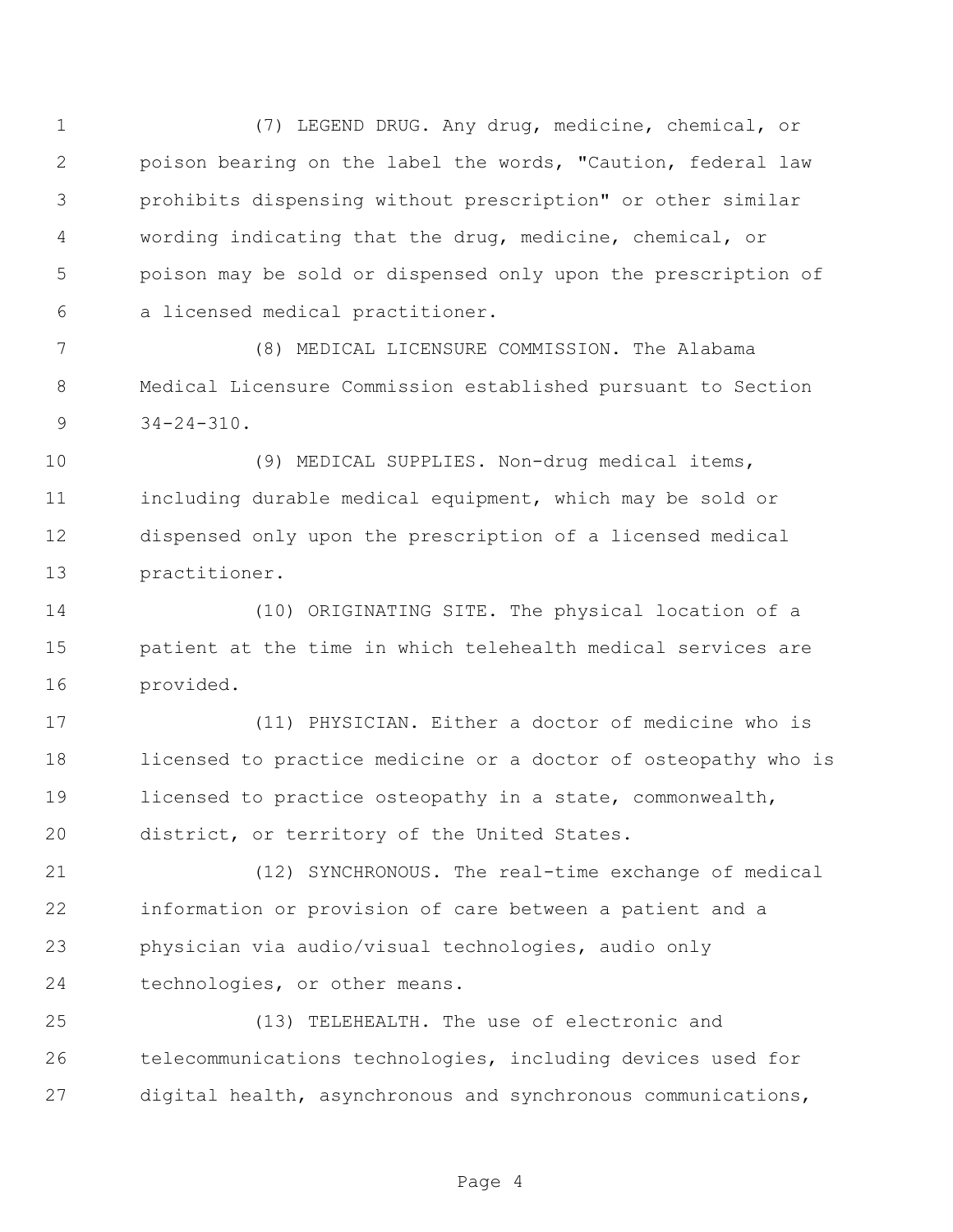or other methods, to support a range of medical care and public health services.

 (14) TELEHEALTH MEDICAL SERVICES. Digital health, telehealth, telemedicine, and the applicable technologies and devices used in the delivery of telehealth.

 (15) TELEMEDICINE. A form of telehealth referring to the provision of medical services by a physician at a distant site to a patient at an originating site via asynchronous or synchronous communications, or other devices that may adequately facilitate and support the appropriate delivery of care.

 $$34-24-702$ .

 (a) Physicians who engage in the provision of telehealth medical services to any individual in this state must possess a full and active license to practice medicine or osteopathy issued by the Medical Licensure Commission.

 (b) Notwithstanding subsection (a), a physician who engages in the provision of telehealth medical services to any individual in this state is not required to possess a license issued by the Medical Licensure Commission, if either of the following apply:

 (1) The services are provided on an irregular or infrequent basis. The term "irregular or infrequent" refers to telehealth medical services occurring less than 10 days in a calendar year or involving fewer than 10 patients in a calendar year.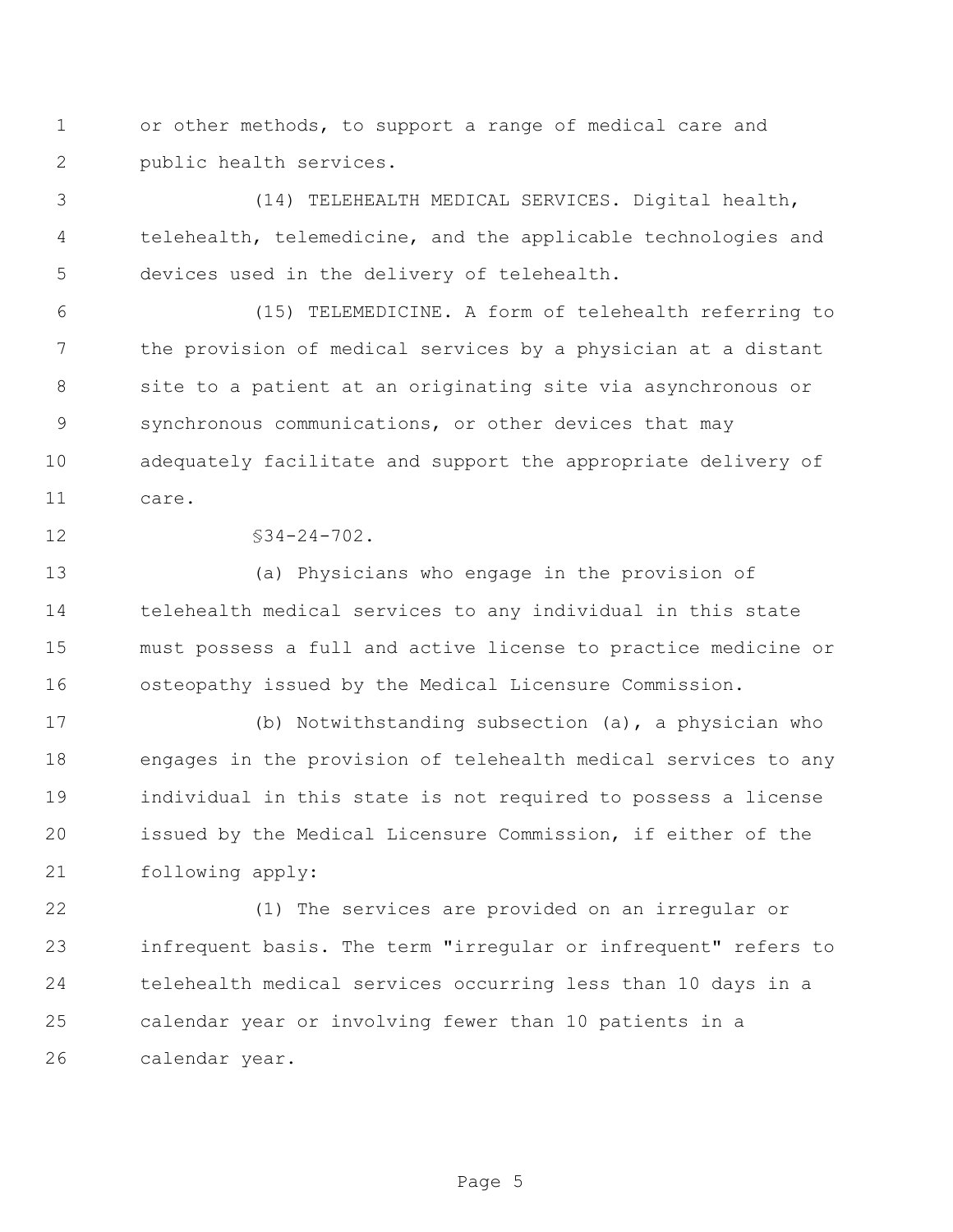(2) The services are provided in consultation, as further provided by Section 34-24-74, with a physician licensed to practice medicine or osteopathy in this state.

 (c) Any person who violates the provisions of this article is subject to criminal prosecution for the unlicensed practice of medicine or osteopathy, as provided by Section 34-24-51, or injunctive or other action authorized in this state to prohibit or penalize continued practice without a license, as provided by Section 34-24-52.

 (d) Nothing in this article shall be interpreted to limit or restrict the Board of Medical Examiners' or Medical Licensure Commission's authority to regulate, revoke, suspend, sanction, or otherwise discipline any physician licensed to practice in this state who violates the provisions of this chapter, the provisions relating to the regulation of manufacture and distribution of controlled substances, as provided by Sections 20-2-50 through 20-2-58, or the administrative rules of the Board of Medical Examiners or the Medical Licensure Commission while engaging in the practice of medicine within this or any other state.

21 §34-24-703.

 (a) A physician providing telehealth medical services shall owe to the patient the same duty to exercise reasonable care, diligence, and skill as would be applicable if the service or procedure were provided in person.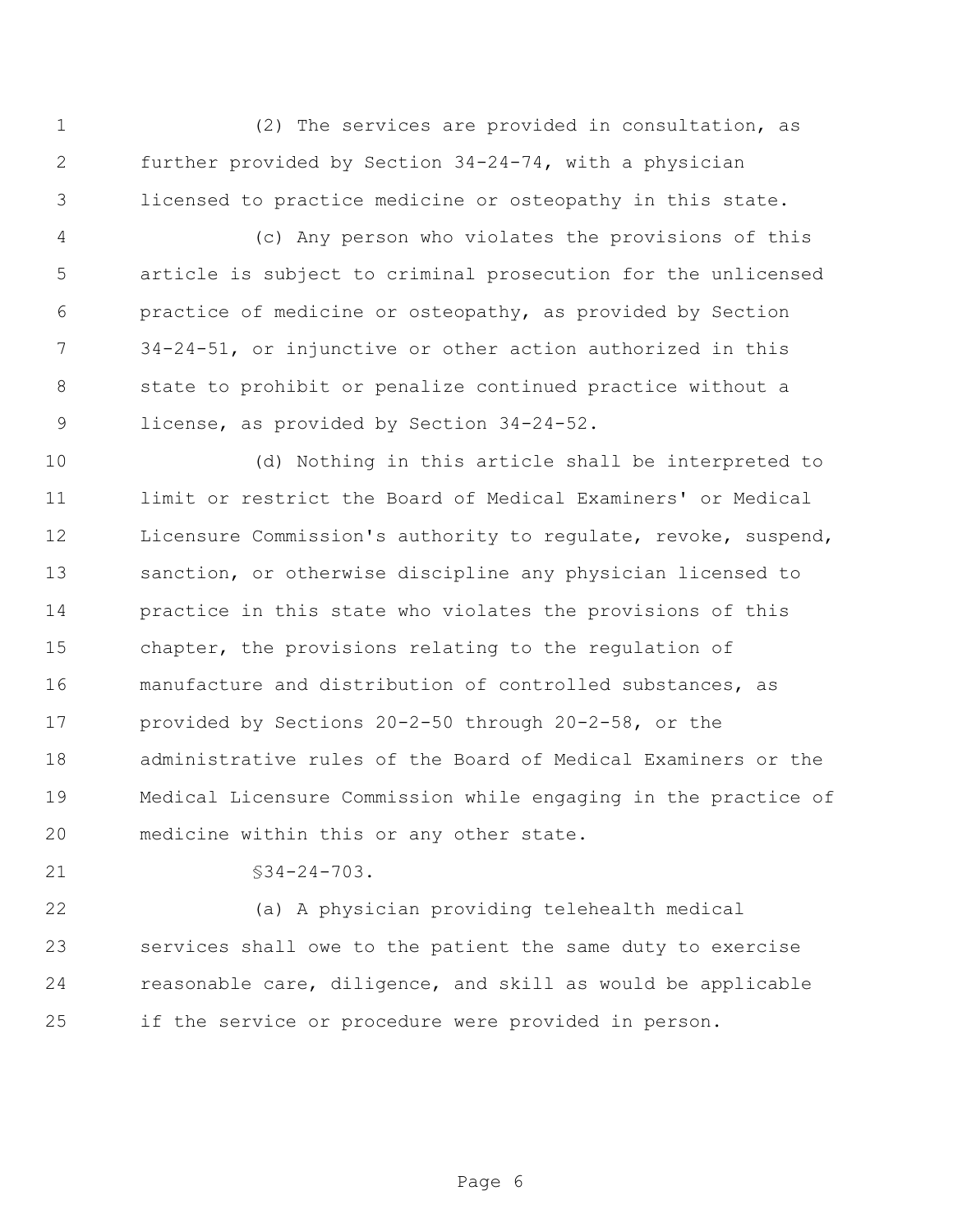(b) A physician practicing telemedicine shall do all of the following, if such action would otherwise be required in the provision of the same service if delivered in-person:

 (1) Establish a diagnosis through the use of acceptable medical practices, which may include, but not be limited to, taking a patient history, a mental status examination, a physical examination, disclosure and evaluation of underlying conditions, and any diagnostic and laboratory testing.

 (2) Disclose any diagnosis and the evidence for the diagnosis, and discuss the risks and benefits of treatment options.

 (3) Provide a visit summary to the patient and, if needed, inform the patient of the availability of, or how to obtain, appropriate follow-up and emergency care.

 (c) The provision of telehealth medical services is deemed to occur at the patient's originating site within this state. A licensed physician providing telehealth medical services may do so at any distant site.

 (d) To reduce fraud, waste, and abuse in the delivery of medical care to patients, telehealth medical services may only be provided following the patient's initiation of a physician-patient relationship, or pursuant to a referral made by a patient's licensed physician with whom the patient has an established physician-patient relationship, in the usual course of treatment of the patient's existing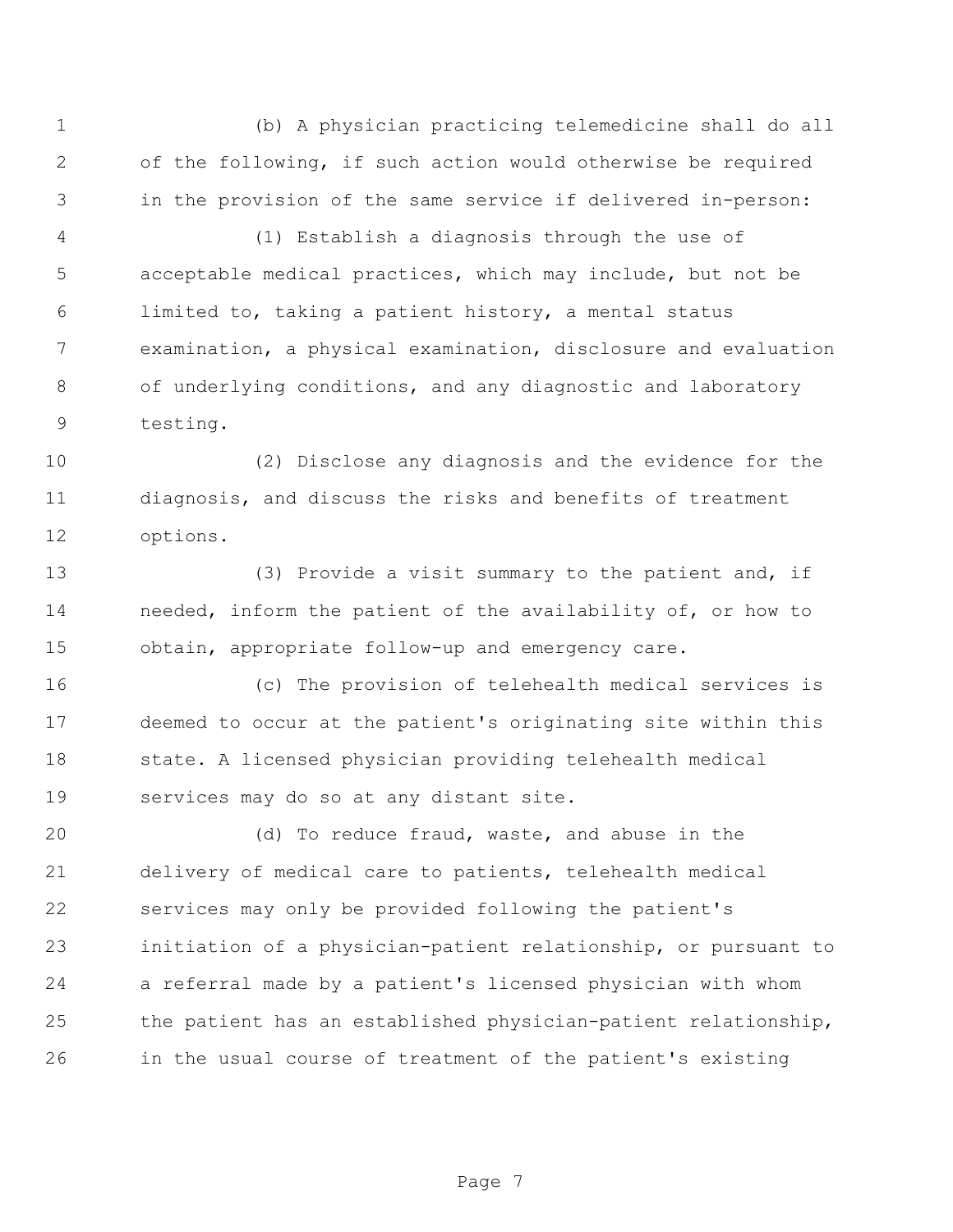health condition. The physician-patient relationship may be formed without a prior in-person examination.

 (e) Prior to providing any telehealth medical service, the physician, to the extent possible, shall do all of the following:

(1) Verify the identity of the patient.

 (2) Require the patient to identify his or her physical location, including the city and state.

 (3) Disclose to the patient the identity and credentials of the physician and any other applicable personnel.

 (4) Obtain the patient's consent for the use of telehealth as an acceptable mode of delivering health care services, including, but not limited to, consent for the mode of communication used and its limitations. Acknowledgment of consent shall be documented in the patient's medical record.

 (f) Unless otherwise provided by rule of the Board of Medical Examiners, a physician who provides telehealth medical services to a patient four or more times per year shall have at least one in-person visit with the patient every 12 months.

 $$34-24-704$ .

 (a) A physician may prescribe a legend drug, medical supplies, or a controlled substance to a patient as a result of a telehealth medical service if the physician is authorized to prescribe the drug, supplies, or substance under applicable state and federal laws. To be valid, a prescription must be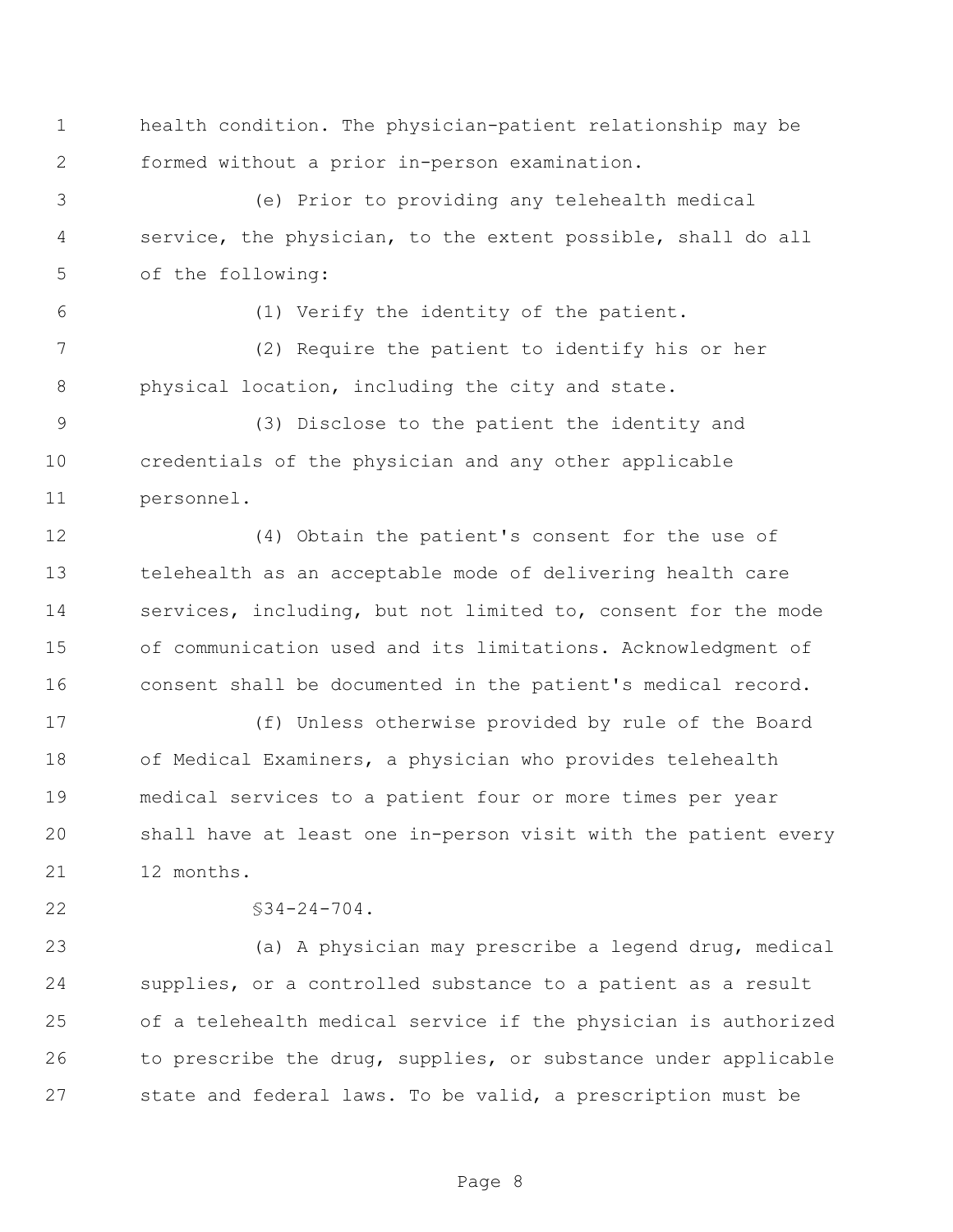issued for a legitimate medical purpose by a physician acting in the usual course of his or her professional practice.

 (b) A prescription for a controlled substance may only be issued as a result of a telehealth medical service if the physician or another physician in the same practice or group, within the preceding 12 months, has had at least one in-person encounter with the patient and established a legitimate medical purpose for issuing the prescription.

 (c) A physician shall be exempt from the requirements of subsection (b) and may issue a prescription for a controlled substance to a patient if the prescription is for the treatment of a patient's medical emergency, as further defined by rule by the Board of Medical Examiners and the Medical Licensure Commission.

 (d) The Board of Medical Examiners and the Medical Licensure Commission may adopt rules granting additional exemptions or imposing additional requirements and limitations on the issuance of prescriptions, including those for controlled substances, through the use of telehealth.

 $20 \,$   $\sqrt{34-24-705}$ .

 (a) A physician who provides a telehealth medical service shall comply with all federal and state laws and regulations applicable to the provision of telehealth medical services, including the Health Insurance Portability and Accountability Act (HIPAA), and shall use devices and technologies in compliance with these laws, rules, and regulations. A physician who provides telehealth medical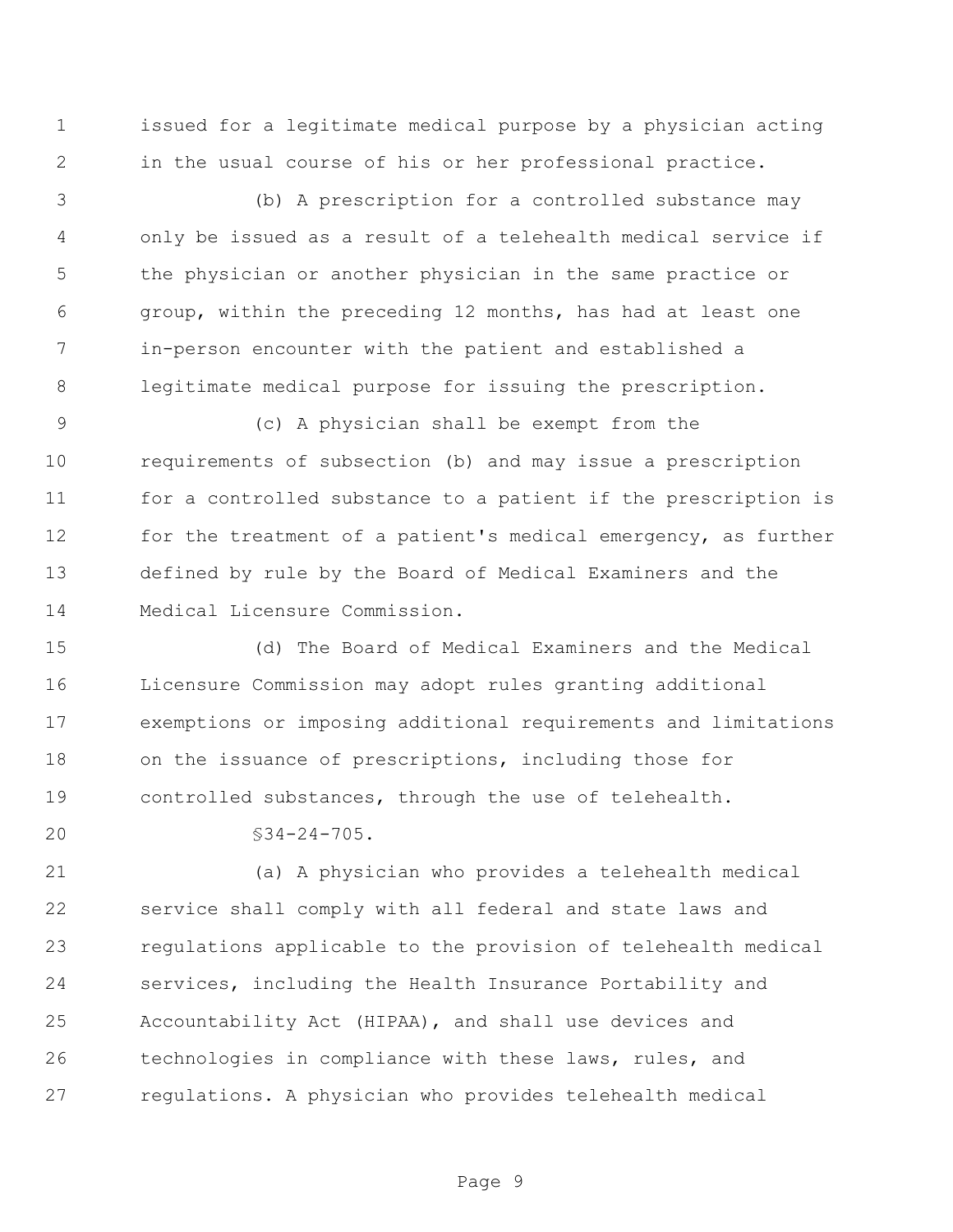services shall also take reasonable precautions to protect the privacy and security of all verbal, visual, written, and other communications involved in the delivery of telehealth medical services.

 (b) A physician who provides a telehealth medical service shall maintain complete and accurate medical records in accordance with rules of the Board of Medical Examiners and the Medical Licensure Commission, must have access to the patient's medical records, and must be able to produce the records upon demand by the patient, the Board of Medical Examiners, or the Medical Licensure Commission.

 (c) Rules adopted by the Board of Medical Examiners and the Medical Licensure Commission shall set standards for the creation, retention, and distribution of medical records pursuant to the delivery of telehealth medical services.

§34-24-706.

 (a) The Board of Medical Examiners and the Medical Licensure Commission may adopt rules regulating the provision of telehealth medical services by physicians in this state, even if the rules displace competition.

 (b) Rules adopted by the Board of Medical Examiners and the Medical Licensure Commission shall promote quality care, prevent fraud, waste, and abuse, and ensure adequate supervision of health professionals who aid in providing telehealth medical services.

 (c) Rules adopted by the Board of Medical Examiners and the Medical Licensure Commission may expand upon,